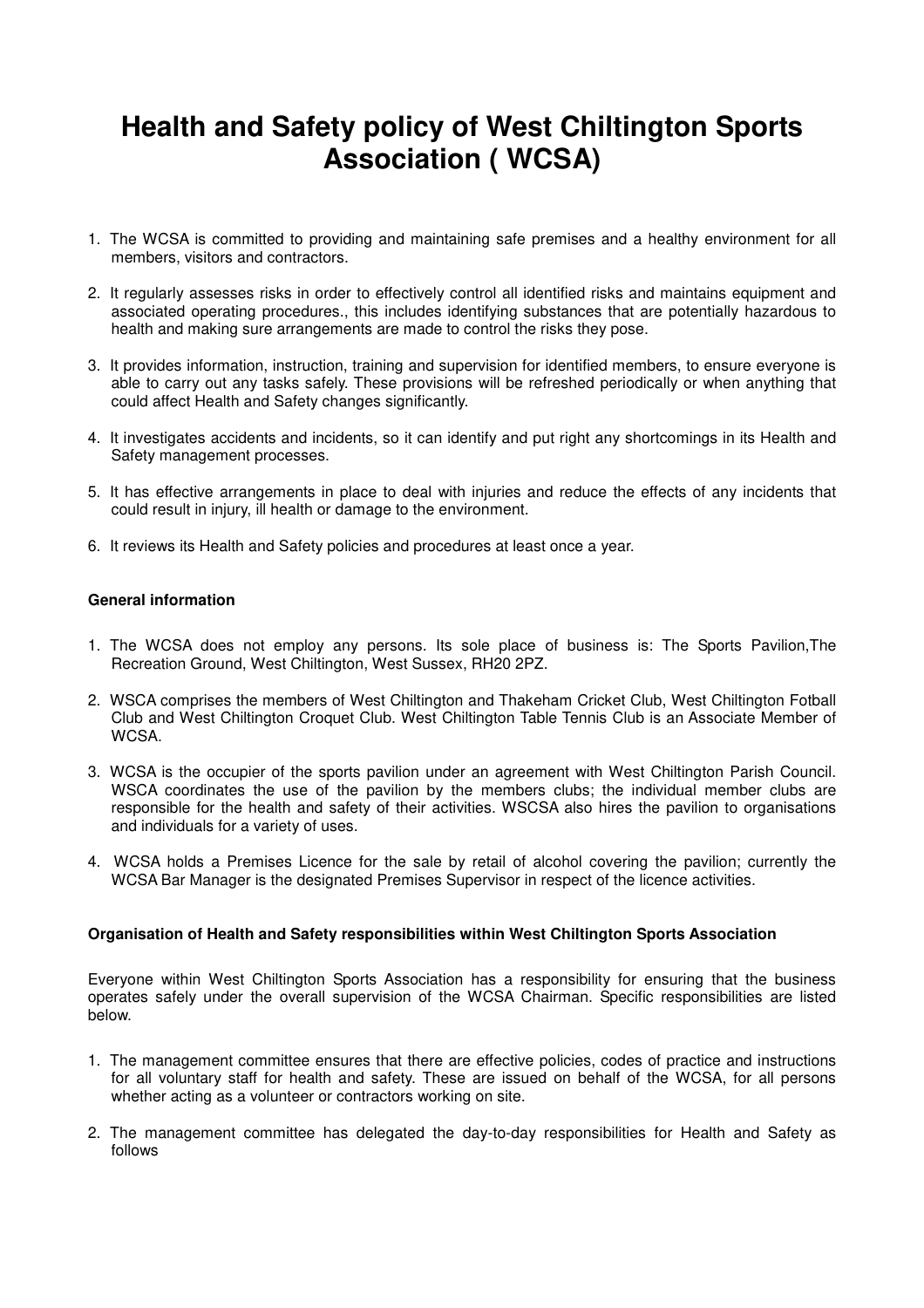- 2.1. The WCSA Chairman to coordinate the WSCA Health & Safety audits and inspections/risk assessments and supervise the general administration arising from Health and safety matters.
- 2.2. The WCSA Chairman to ensure that records are kept of the WCSA activities in respect of

2.2.1 Training given to volunteers.

2.2.2 Copies of all inspection/audit and risk assessment reports; and

2.2.3 Accident/incident reports and statistics. Reports are completed where accidents and incidents occur, that appropriate entries are made in the accident book and that when required, the accident/incident is reported to the appropriate enforcing authority.

### 2.3. The WCSA Chairman has the following responsibilities:

2.3.1 The production of an annual report on the state of the Health and Safety within the sports association which shall give an overview of the training of workers, any repairs and maintenance that are required in the interests of health & Safety.

2.3.2 Liaise with the fire authorities, environmental health officers and other official bodies as appropriate.

2.3.3 Arranging for the testing and inspection by a competent contractor, of fire alarms, fire fighting appliances and emergency lighting within WCSA areas. Records will be kept for enforcing authorities.

2.3.4 Monitor the safety performance of the WCSA as a whole by monitoring the accident books, the use of first aid facilities, the length of time that is taken before action is taken on repairs and maintenance, and reports from enforcement authorities.

2.3.5 Monitor the appointment of contractors to perform work for the WCSA, and will ensure, by reference to materials supplied by the contractors in respect of Health and Safety enquiries, that they are competent to carry out the work. During the period that the contractors are on the premises, Jim Gee will continue to monitor the work of those contractors by liaison with the person to whom the contractors are to report.

2.3.6 Ensuring that risk assessments are performed; reviewed and recorded as required by legislation.

2.4. Health and Safety training for all volunteers (where appropriate) including induction training will be arranged on induction and as deemed necessary.

The Premises Manager will be responsible for ensuring that hirers of the facility are instructed as appropriate on Health and Safety matters. All hirers receive a standard conditions of hire contract which includes a safety briefing

# 2.5. All WCSA volunteers have the following responsibilities

To read and understand this Health and Safety policy and to use the premises in accordance with the requirements of this document;

To comply with Section 7 and Section 8 of the Health and Safety at Work etc Act 1974 in particular:

- 2.5.1. To take care of their own Health and Safety and that of others who may be affected by their acts or omissions;
- 2.5.2. Not to recklessly or intentionally interfere with anything provided in the interests of Health and Safety;
- 2.5.3. To use the premises and its facilities in a safe manner and not take unnecessary risks that could endanger themselves or others;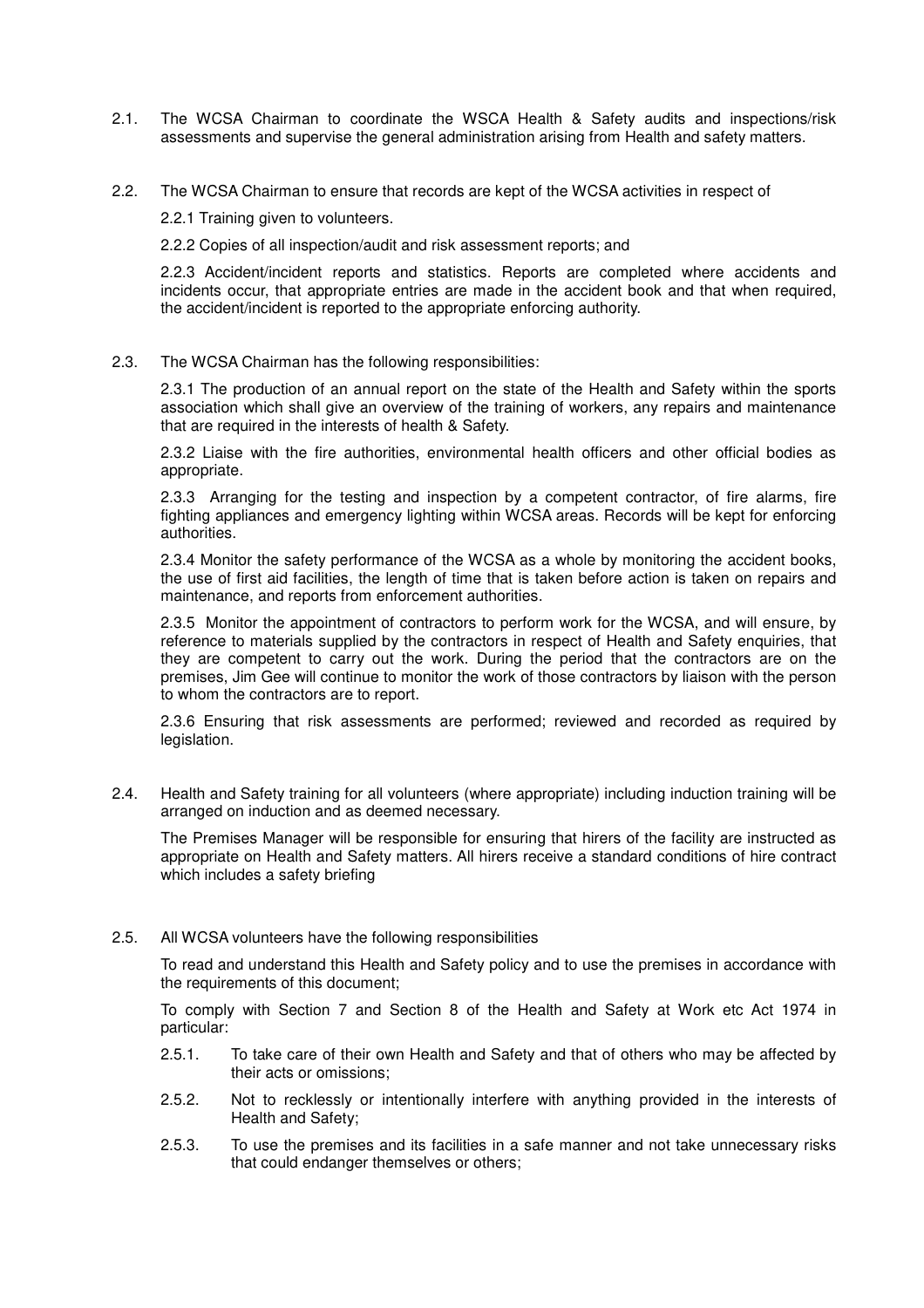- 2.5.4. Where possible, to remove hazards or protect persons, as far as is reasonably practicable;
- 2.5.5. To follow laid down procedures and report to a WCSA committee member:
	- 2.5.5.1. Any injury to themselves or others caused by on premises activities;
	- 2.5.5.2. Any hazards that they find;
	- 2.5.5.3. Any damage or defect to equipment, machinery, etc;
- 2.5.6. To ensure that equipment is kept in good condition, and use the correct equipment for the task to be undertaken;
- 2.5.7. Not to use equipment etc. for which it was not intended, or for which they have not been trained;
- 2.5.8. To ensure that any young person on the premises is not put at risk;
- 2.5.9. To know the emergency procedures that may apply to the premises, and familiarise themselves with the escape routes, fire alarm system, and fire fighting equipment.
- 2.5.10. To take care of visitors and others when having meetings on the premises, ensuring that they are not put at risk, are aware of any hazards on the premises and follow the emergency procedures if necessary.

## **Regular surveillance**

1. Inspection of the sports pavilion will be carried out on a regular basis to ensure that hazards and risks are reduced to the lowest level reasonably practicable.

#### **Smoking**

- 1. Smoking is prohibited throughout the premises with no exceptions.
- 2. The WCSA has a smoking policy with appropriate 'No Smoking' signs clearly displayed at the entrances to the premises.

## **Risk assessments**

1. The WCSA shall review all risk assessments at least as often as may be required in accordance with applicable regulations.

Signed as being the Health and Safety Policy on 12<sup>th</sup> March 2019.

 $\frac{1}{2}$  ,  $\frac{1}{2}$  ,  $\frac{1}{2}$  ,  $\frac{1}{2}$  ,  $\frac{1}{2}$  ,  $\frac{1}{2}$  ,  $\frac{1}{2}$  ,  $\frac{1}{2}$  ,  $\frac{1}{2}$  ,  $\frac{1}{2}$  ,  $\frac{1}{2}$  ,  $\frac{1}{2}$  ,  $\frac{1}{2}$  ,  $\frac{1}{2}$  ,  $\frac{1}{2}$  ,  $\frac{1}{2}$  ,  $\frac{1}{2}$  ,  $\frac{1}{2}$  ,  $\frac{1$ West Chiltington Sports Association

The Recreation Ground, West Chiltington, West Sussex, RH20 2PZ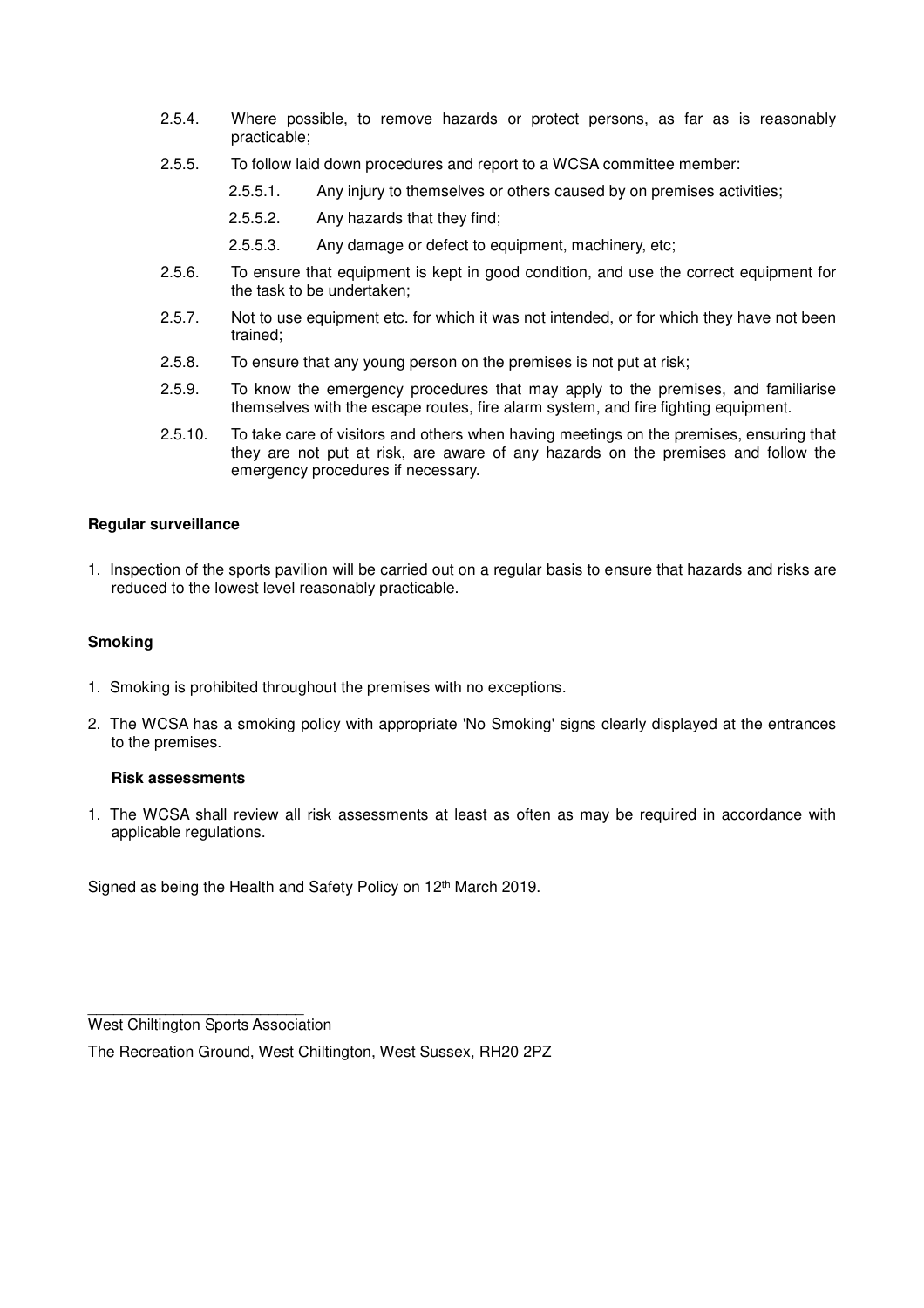# **Statement of development of the Health and Safety Policy for West Chiltington Sports Association at 12th March 2019**

Date of this statement: 12 March 2019

Date of next review: March 2020

Set out below is a record of the current status of the WCSA in respect of its Health and Safety compliance.

Day-to-day matters concerning Health and Safety are delegated to the premises manager.

### **General statement**

The WCSA whose sole place of business is The Recreation Ground, West Chiltington, West Sussex, RH20 2PZ.

1. The WCSA allows children in to the premises but does not allow volunteer persons who are children (i.e. over 13 but under 18 years of age) to help within the kitchen unless supervised by a responsible adult. Children are not permitted behind the bar counter.

# **Environment**

- 1. The WCSA confirms that the air quality of the environment is satisfactory and that there is adequate ventilation.
- 2. The WCSA confirms that the temperature of the environment is maintained at a satisfactory level.
- 3. The WCSA confirms that the lighting of the environment is satisfactory.
- 4. The WCSA confirms that the premises, furniture, fittings, floor, wall and ceiling surfaces are kept suitably clean with the waste materials and rubbish kept to a minimum and stored in suitable containers.
- 5. The WCSA confirms that the room dimensions and space for all persons using the facilities are satisfactory.
- 6. The WCSA confirms that the sanitary facilities all persons using the facilities are satisfactory.

#### **Insurance and registration**

The WSCA maintains a Public' Liability Insurance policy, a copy of which is displayed on the internal notice board.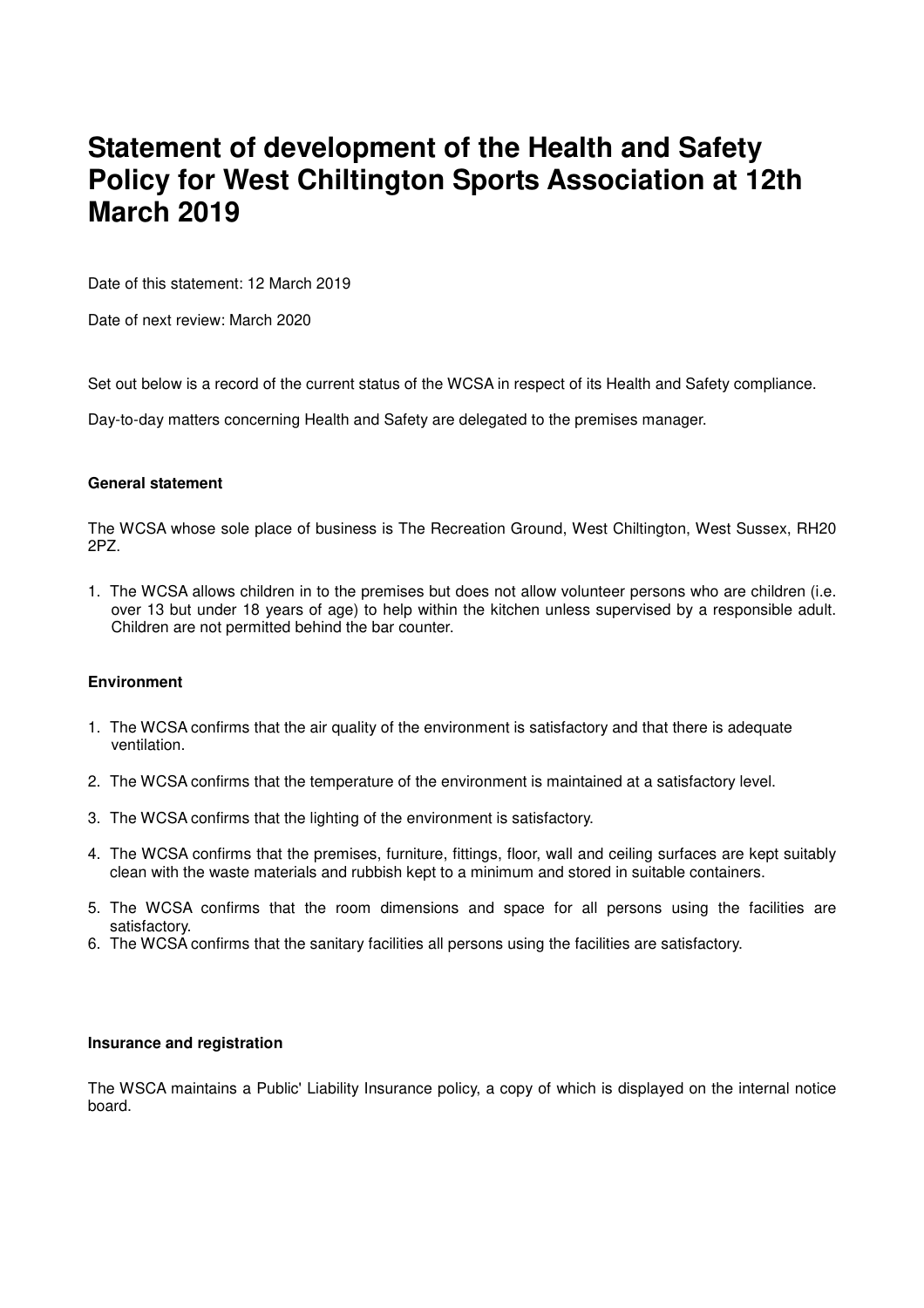#### **Notices, first aid and the accident book**

- 1. The WCSA has a correctly stocked first aid box at its premises.
- 2. The WCSA has a procedures and person/s to take charge in an emergency.
- 3. The WCSA has an up-to-date Accident Book for recording accidents within the premises in accordance with the legislation.

### **Health & Safety risk Assessments**

- 1. The WCSA does not involve volunteers working at height. Any contractor working on behalf of the WCSA will be asked to provide adequate method of work statements and appropriate risk assessments.
- 2. The WCSA does not involve any repetitive tasks.
- 3. The WCSA does not involve any hazardous materials. Limited quantities of domestic cleaning products for basic maintenance of the premises are maintained in locked cupboards (with restricted access) when not in use. All cleaning takes place at a time when the premises is not in use.
- 4. The WCSA does not involve working with guarded machinery.
- 5. The WCSA does not involve workplace transport.
- 6. The WCSA has no special risks arising from noise.
- 7. The WCSA has no special risks arising from hand-held equipment.
- 8. The WCSA does not make significant use of VDUs.
- 9. The WCSA premises are located in a safe location.

# **Fire safety**

- 1. A fire risk assessment of the premises was completed on 12 March 2019 by Brian Holden, this has been reviewed on annual basis.
- 2. There were no specific issues arising from the fire risk assessment requiring action or review.
- 3. The premises used by the WCSA do not have gas appliances.
- 4. The WCSA volunteers are provided with basic information on fire safety measures and what to do to in case of fire, this includes how to raise a fire alarm and which extinguishers to use for different types of fire.

#### **Manual handling**

- 1. The WCSA volunteers are involved in manual handling. A risk assessment has been carried and concluded that the manual handling of large weights cannot be avoided, appropriate equipment has been provided to prevent unnecessary lifting or movement of heavy loads.
- 2. The WCSA has established procedures with its volunteers to ensure that all excessive weights are handled by physically appropriate workers working in teams.